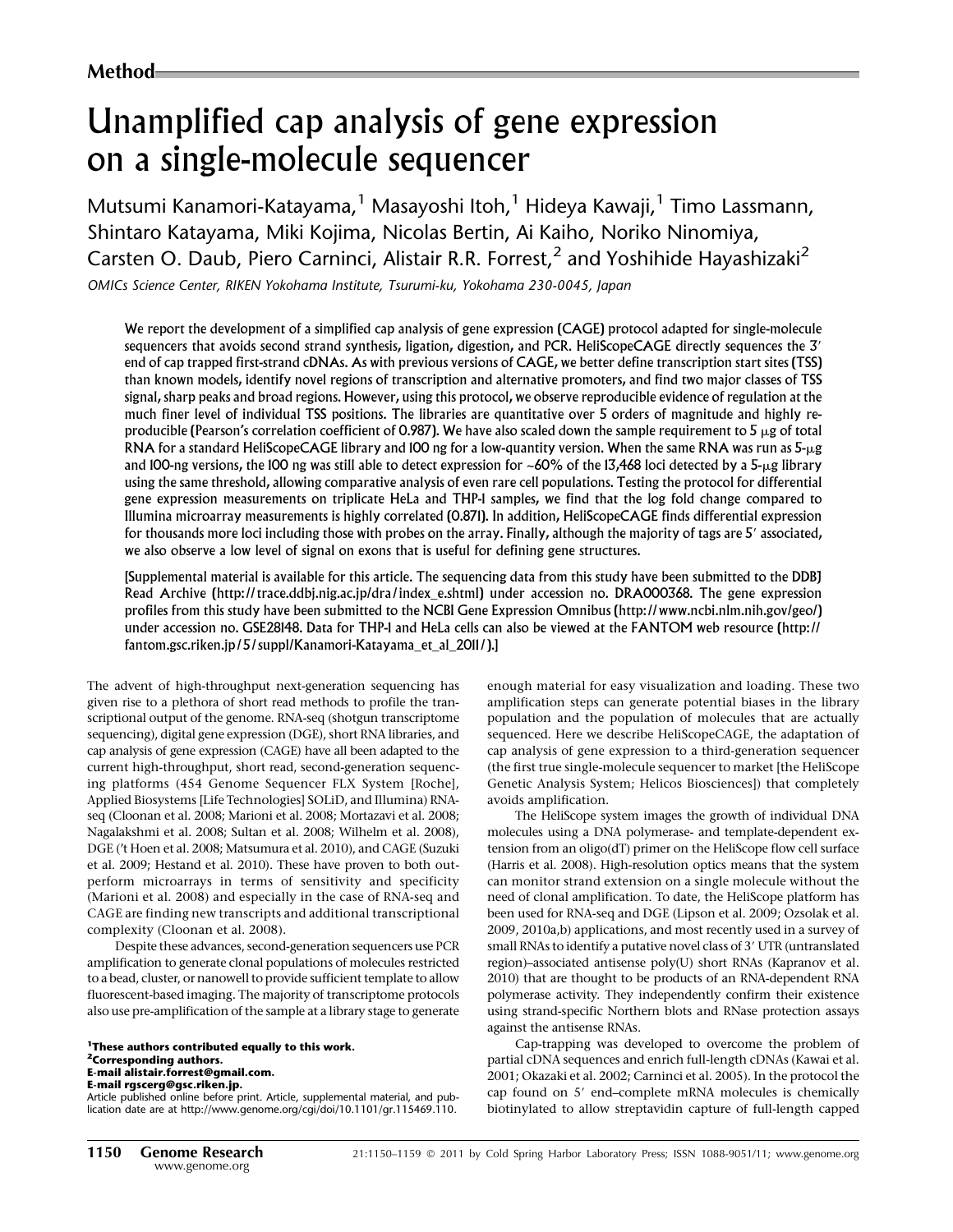RNAs. cDNA sequences that have completely copied the 5' end of the starting mRNA are selected for during an RNase treatment step, whereas incomplete cDNAs are removed by cleavage of the singlestranded RNA section tethering the cDNA. This approach was then used to develop a 5' tag technology, cap analysis of gene expression (CAGE), as a method to globally map transcription start site usage within a biological sample (Shiraki et al. 2003; Kodzius et al. 2004). CAGE was used extensively in FANTOM3 to globally map transcription start sites in mouse tissues (Carninci et al. 2006). With the advent of second-generation sequencers, CAGE was adapted to the Genome Sequencer FLX System (454) and used to study TSS dynamics in a human myeloid leukemia cell line (THP-1) undergoing PMA-induced monocytic differentiation. The location of the signal, proximal predicted transcription factor binding sites, and the level of expression at each TSS were then used to build a transcriptional regulatory network model of the key factors involved in the differentiation (Suzuki et al. 2009).

The 454 version of the protocol, however, requires secondstrand synthesis, digestion, linker ligation, concatenation, and multiple rounds of PCR, which significantly adds to the handling of the library and potential for artifacts, both from PCR and from ligation and digestion. The simplified HeliScopeCAGE protocol presented here is the first CAGE protocol to sequence first-strand cDNA, thereby avoiding second-strand synthesis, amplification, ligation, and digestion. It uses random primed cDNA synthesis, cap-trapping of 5' end complete cDNAs, poly(A) tailing, and direct sequencing of the tailed first-strand cDNA. We demonstrate that HeliScopeCAGE outperforms Illumina microarrays as a robust expression profiling platform and also avoids PCR biases inherent in previous protocols. The protocol also reduces sample requirements from the original 50-µg version to <5 µg (with a low-quantity version demonstrated to work from 100 ng of total RNA). In principle, this protocol is amenable to any new third-generation, single-molecule sequencer that appears on the market in the coming years.

# Results

# A simplified CAGE protocol for the HeliScope single-molecule sequencer

The original CAGE library protocol involved cDNA synthesis, captrapping of 5' complete cDNA/capped RNA hybrids, second-strand synthesis, linker ligation, full-length cDNA cloning in bacteria, digestion of 5' tags, and concatenation and subcloning of concatemers prior to capillary sequencing (Shiraki et al. 2003; Kodzius et al. 2004). For the FANTOM4 project, the protocol was adapted to the Genome Sequencer FLX System (454) secondgeneration sequencer (Suzuki et al. 2009). The adaptation enabled us to sequence more deeply and avoided the bacterial cloning steps. However, the protocol still required linker ligation, digestion, and concatenation, as well as several rounds of PCR amplification at multiple stages (tag amplification, concatemer amplification, 454 clonal amplification).

Here we have developed a new, much simpler CAGE protocol for single-molecule sequencing (Fig. 1). First-strand cDNA is generated from 5  $\mu$ g of total RNA using an excess of random primer. 5' end complete first-strand cDNAs are captured for capped RNAs. First-strand cDNA is poly(A)-tailed and blocked and then loaded directly onto the HeliScope flow cell for sequencing. Five micrograms of total RNA typically yields 10–15 ng of HeliScopeCAGE library, of which 20% is typically loaded on the flow cell to generate on average 15 million reads (Supplemental Table 1).

# HeliScopeCAGE is a reproducible expression profiling technology linear over 5 orders of magnitude

To assess the reproducibility of HeliScopeCAGE, we generated technical triplicate libraries using  $5 \mu$ g of total RNA from the human myeloid leukemia cell line THP-1 (Tsuchiya et al. 1980). Each library was run on a single channel of the HeliScope sequencer, and we obtained 12–18 million mappable reads to the reference sequence of the human genome. We confirmed their enrichment to the 5' end of mRNAs based on the genomic coordinates of the reference fulllength transcripts of RefSeq (Maglott et al. 2000). Typically for these and other libraries, we observe  $\sim$  50% of the signal is within 500 bp of the 5' end of a reference transcript in the sense orientation (Fig. 2A). Technical replicates were highly reproducible between libraries (Fig. 2B; Supplemental Fig. 1), where the Pearson's correlation coefficient of gene expression  $(log_2$  of tpm, tags per million) between any two libraries is above 0.98. The scatterplot indicates that the dynamic range of this protocol is over 5 orders, from 0.1 to 10,000 tpm with the current depth of sequencing.

To facilitate profiling of rare cell populations, we also developed a low-quantity version and tested this on 1  $\mu$ g, 500 ng, 200 ng, and 100 ng of THP-1 total RNA. A comparison between the genes detected by the  $5$ -µg and 100-ng versions is shown in Figure 2C. Considering only those genes with at least five tags, 8214 genes are detected in common by both the  $5-\mu$ g and 100-ng versions. This equates to  $\sim$  60% of the loci measured at this threshold in the 5- $\mu$ g version. Extended comparisons between the 5-µg and low-quantity versions are shown in Supplemental Figure 2. The libraries are highly correlated, with a minimum correlation of 0.92 between any two. For the 5- $\mu$ g and 1- $\mu$ g versions, we found little difference in the total number of genes detected at 1 tpm or greater (11%—1324 out of 11,635) (Supplemental Fig. 2); however, as we reduced the amount of starting material, weakly expressed genes were lost from the bottom of the profile, reducing the dynamic range from 5 orders for the 5-µg version down to 3.5 orders for the 100-ng version. This means that for the top 8–10,000 mid to highly expressed genes, we can still reliably measure expression and map promoters in samples containing as little as 100 ng without PCR amplification.

# Gene expression analysis using HeliScopeCAGE

To demonstrate the utility of HeliScopeCAGE and determine its limitations in gene expression analysis, we also generated a set of triplicate libraries for the HeLa cell line (Scherer et al. 1953) and compared them to the THP-1 profiles. The same RNAs were also applied to Illumina Sentrix 6 version 3 microarrays. The performance of HeliScopeCAGE for detecting differential expression was then assessed by only considering genes that were on the array. Gene expression tables for the THP-1 and HeLa libraries were generated by taking any mapped reads within 500 bases of a RefSeq 5' end. For comparisons, we took the further more stringent requirement that the gene had to be detected in all three replicates for both THP-1 and HeLa. Using this stringent requirement, 6506 genes were detected by both platforms in all six samples. Plotting fold-change measurements between HeLa and THP-1 assessed by HeliScopeCAGE and microarray showed that they were highly correlated (Pearson's correlation of 0.871) (Fig. 3A). Running differential gene expression analysis with edgeR (Robinson et al. 2009) and limma (Smyth et al. 2005) R packages on the HeliScopeCAGE and the microarray data, respectively, identified sets of genes differentially expressed between THP-1 and HeLa. Using equivalently strict thresholds for significance for both packages (FDR [false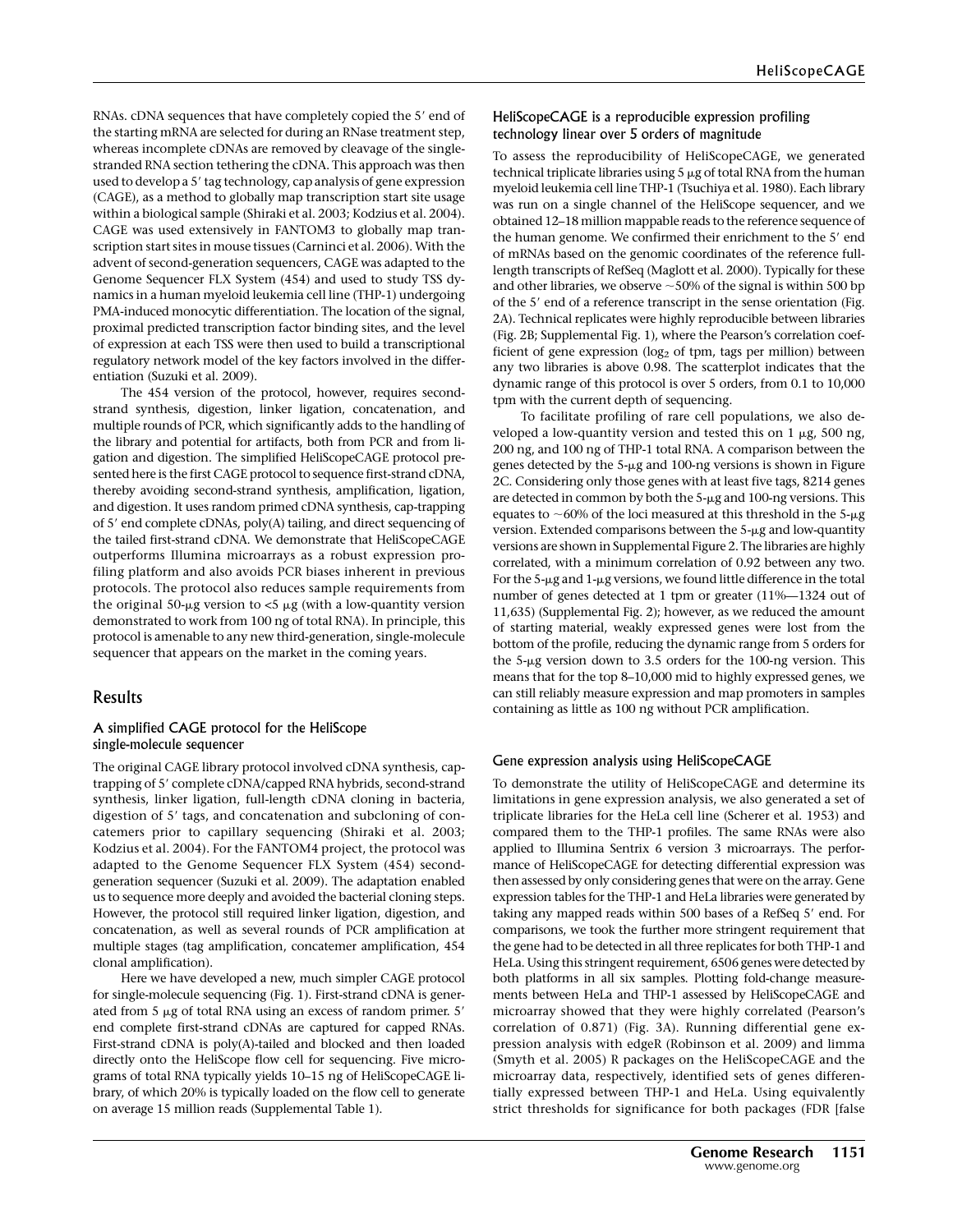

Figure 1. HeliScope CAGE protocol workflow. (A) Reverse transcription. cDNA is synthesized using SuperScript III and random N15 primer. (B) Oxidation/biotinylation. The cap structure is oxidized with sodium peroxide and biotinylated with biotin (long arm) hydrazide. (C ) RNase I digestion. Singlestrand RNA is digested with RNase I. (D) Capture on magnetic streptavidin beads. Biotinylated RNA/cDNA hybrid molecules are captured using magnetic streptavidin beads. (E ) Wash unbound molecules. Unbound RNA/DNA hybrid molecules are washed away. (F) Release ss-cDNA. Captured RNA/DNA hybrid molecules are treated with RNase H and RNase I, then heat-treated. (G) Poly(A) tailing/blocking. Released cDNA is poly(A)-tailed using terminal deoxynucleotidyl transferase and dATP, then blocked with biotin-ddATP. (H) Load on flow cell. Blocked poly(A)-tailed cDNA is loaded on the HeliScope flow cell channel and anneals with the dT 50 surface. (1) Fill with dTTP/locked with A/G/C virtual terminator. After annealing of cDNA, the single-strand poly(A) tail part is filled with DNA polymerase, dTTP, and an A/G/C virtual terminator that is used in HeliScope sequencing to lock the poly(T) termini. The library is then ready for sequencing.

discovery rate] < 0.001 [0.1%] for edgeR and a Bstatistic >0 for the microarrays), we identified an overlapping set of 2022 genes detected as differentially expressed by both platforms. A further 323 and 2280 genes were detected as differentially expressed in only the microarray or HeliScopeCAGE protocols, respectively (Fig. 3A; Supplemental Table 2).

Of the genes not detected by both platforms, 3517 were only detected by HeliScopeCAGE. A fraction of these can be explained by the poly(A) status of the transcripts. As the microarrays use an oligo(dT) primer non-poly(A) transcripts are missed. This is most obvious from the 37 members of the histone gene family that are detected at high counts with HeliScopeCAGE but missed by the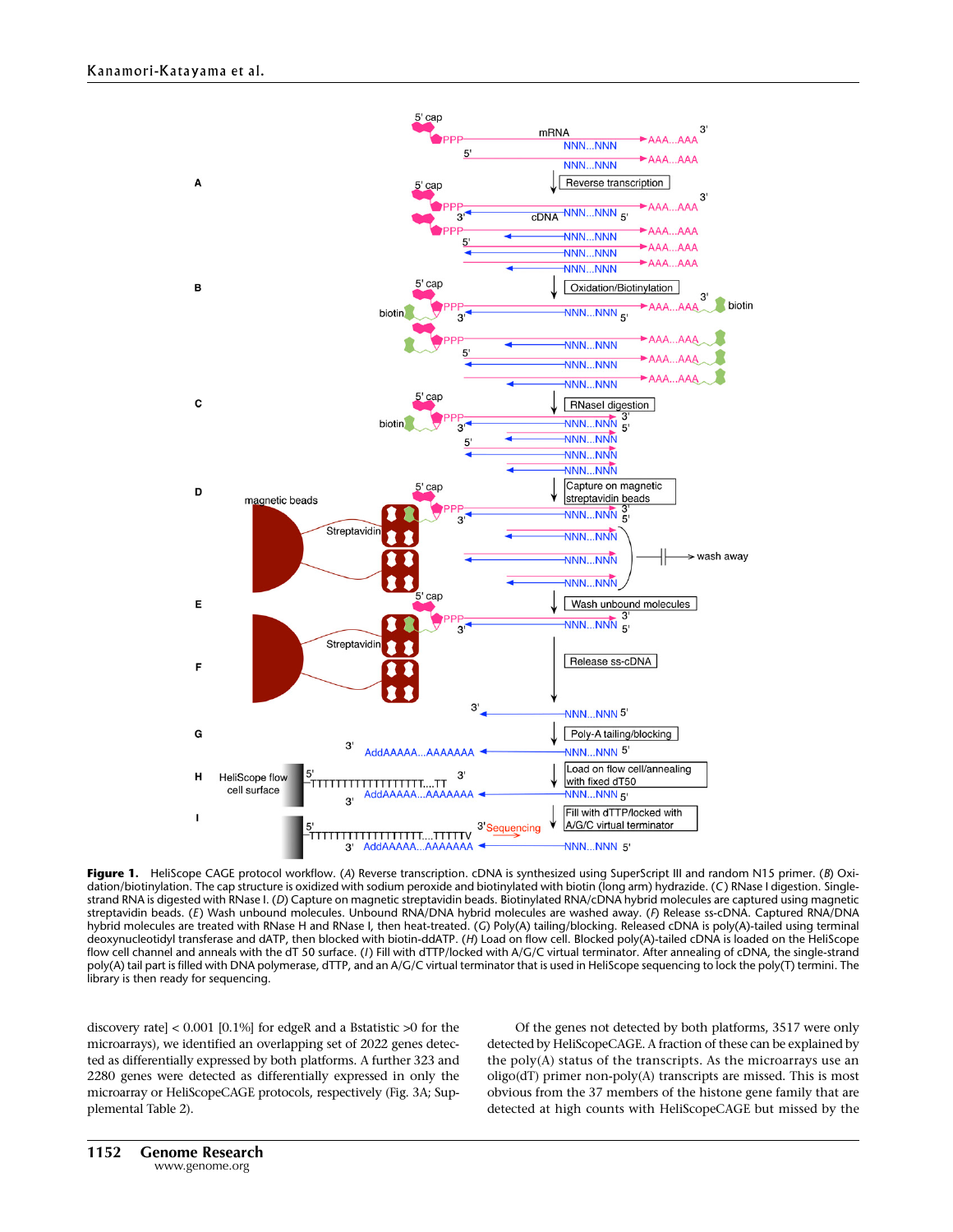

Figure 2. HeliScopeCAGE is a highly quantitative reproducible technology. (A) Average distribution of HeliScopeCAGE tags on annotated regions of the genome for the THP-1 and HeLa libraries.  $(B)$  Scatterplot of gene expressions between two technical replicates of HeliScopeCAGE on THP-1 RNA (5  $\mu$ g of total RNA as starting material). The CAGE tag counts mapped within  $\pm 500$  bp from the RefSeq transcription starting site are normalized as TPM (tags per million) with the library sizes. (C) (i) Gene expressions between different starting materials, 5  $\mu$ g and 100 ng of total RNA of THP-1. Scatterplots of the two profiles with read counts. (ii) The number of detected genes with each profile. A gene is considered detected when five or more reads are obtained. Note: Given that mRNA is present at  $\sim$ 1% of total RNA, A indicates a 300–500-fold enrichment of signal at promoters compared to rRNAs.

arrays (Supplemental Table 2). The majority of the differences, however, appear to be due to the detection limits of the microarrays. As CAGE is a digital expression measurement, we can rank the order of expression for each gene and ask whether they are detected by the microarrays or not. Considering the THP-1 replicates, we find that for loci with more than 100 tags per million, 86% are called as detected by all three microarray replicates (among the 14% that are missed are the majority of histone genes, as mentioned above). However, if we consider those loci with 100 or less tpm, the number detected by the arrays drops to 31%, and if we consider the lowest count range of 5 to 10 tpm, only 14% of the loci are called as detected in all three replicates of the microarray, indicating a clear relationship between expression level and the ability of the microarrays to detect expression.

Conversely, 465 genes were called as detected on the microarrays that were not detected by HeliScopeCAGE within 500 bases of a known RefSeq 5' end. Manual inspection of all 465 loci confirmed that 236 of these are actually expressed in either THP-1 or HeLa but use a previously recorded alternative promoter to that of the RefSeq transcript (Supplemental Table 3), indicating deficiencies in RefSeq. Interestingly, we may also be able to explain signal for a further 18 of these loci. For four loci (KRT10, CNFN, CD163L1, and DLL3), we observe a strong peak of signal within a known internal exon, suggesting promoter activity in the adjacent intron (Supplemental Fig. 3a); this architecture has previously been observed for loci such as NTRK1 (Forrest et al. 2006). For five loci, we observe a strong peak upstream of the annotated 5' end with no EST support (PLXNB2, PLXNA1, ADCY3, CHD1, and MORC2) (Supplemental Fig. 3b). Finally, for nine loci, we find no evidence of signal originating from the annotated RefSeq 5' end; however, for all of them, intergenic fusion transcripts have been recorded, and we find strong expression of the upstream partner. (These include C10ORF32-AS3MT, BLOC1S1-RDH5, ABCB8-ACCN3, PMF1-BGLAP, FGFR1OP-CCR6, APITD1-CORT, SFT2D2-TBX19, VAMP8-VAMP5, and MYO18A-TIAF1 [Supplemental Fig. 3c].)

One possible explanation for the remaining 229 loci detected by microarray but missed by HeliScopeCAGE is that the 5' end of these transcripts is generated from duplicated regions of the genome. Using the mappability track available in the UCSC Genome Browser, we extracted the average mappability within 1 kb of the annotated 5' end of RefSeq transcripts for these loci. Only 81 of these had average mappability scores of <90%. (A mappability of 50% would indicate two mapping locations.) The remaining 148 loci had 90% or better mappability, but no recorded transcript could be found to link a promoter signal to the microarray signal, suggesting possible false positives on the array by cross-hybridization.

#### Differential promoter usage in THP-1 and HeLa and novel transcripts

The above analysis focuses only on the set of genes for which there was a microarray probe; however, a distinct advantage of CAGE data over microarrays is that we can measure expression naive of gene models. Assignment to known genes, alternative promoters, and novel transcripts can then be carried out after genome mapping. To address this, we extensively analyzed the  $5$ - $\mu$ g libraries of THP-1 and HeLa. We aggregated neighboring CAGE tags on the genome into tag clusters (TC) and picked up the union of the top 50,000 TCs with highest maximum expression in any of the six libraries (89,976 highly expressed TCs in total). Of these, 26,918 (29%) fell outside of the Entrez gene boundaries (farther than 1 kb upstream or downstream of the 5' and 3' ends), and of those, 8381 had significant differential expression with FDR <0.1% (Supplemental Table 4). One example of differentially expressed regions is shown in Figure 3B. This copy of a human endogenous retrovirus (HERV) is highly active in THP-1 cells (Fig. 3B), which is consistent with a previous publication demonstrating the selective activity of HERV in leukemia lines (Patzke et al. 2002). More examples of differentially expressed novel loci are shown in Supplemental Figure 4. This demonstrates that the HeliScopeCAGE identified a significant number of novel loci differentially regulated between the two cell types.

The above analysis also identified 7108 genes with expression coming from more than one TC, and for 4905 of these, at least one of the promoters was differentially expressed between HeLa and THP-1. Three hundred eight genes showed alternative TCs with discordant regulation between the two biological states, while 4597 were concordant, suggesting that the vast majority of alternative TCs are co-regulated between these two cellular states (see Supplemental Fig. 5 for examples). To further focus on the subject of alternative promoters, we plotted the log fold change for HeLa versus THP-1 for the top two most highly expressed promoter-associated TCs from the same gene. The majority of alternative TCs associated to a single gene are co-regulated (Pearson correlation of 0.558,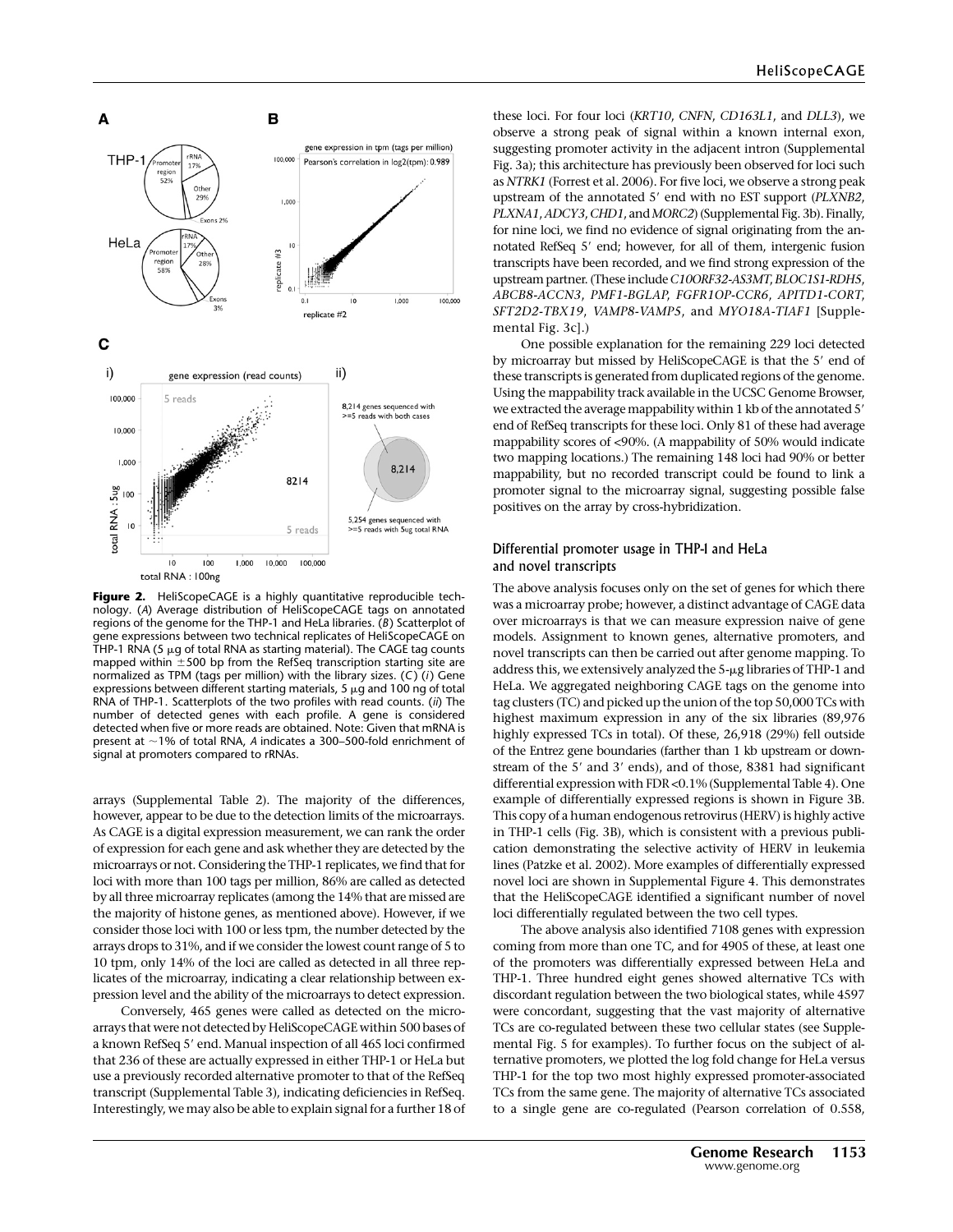

Figure 3. Differential expression using HeliScopeCAGE. (A) Comparison between HeliScopeCAGE and microarray. (i) the number of genes detected in both of THP-1 and HeLa RNA with each platform (detected all of the three technical replicates). (ii) The number of genes detected as differentially expressed. False discovery rate (FDR) <0.001 for HeliScopeCAGE and Bstatistics >0 are used as criteria for the differential expression. (B) Genomic view of a novel Human Endogenous retrovirus (HERV) related transcript highly expressed in THP-1 but not detected in HeLa. (i) and (ii) On linear scale; (iii) and (iv) log scale for HeLa and THP-1, respectively. (Green) Plus strand; (purple) minus strand relative to genome assembly.

compared to 0.041 for randomized pairs of promoters) (Supplemental Fig. 6). If we consider the distance between these clusters, we find that 48% of the pairs are separated by <100 bases, suggesting that they are likely to be regulated by the same (or at least overlapping subsets) transcription factor binding sites (TFBS) in the core promoter; the correlation of fold change for such closely separated pairs increases to 0.627, while TCs at greater than 500 bases separation (600 pairs) are less correlated (0.373), suggesting divergent regulation, and for pairs >2 kb apart, the correlation dropped further to 0.219 (Supplemental Table 5).

## Brief comment on previous CAGE protocols

We have previously published THP-1 CAGE libraries that were sequenced on the 454 Life Sciences (Roche) Genome Sequencer FLX System. The 454 libraries required 50  $\mu$ g of total RNA, took multiple weeks to prepare, multiple rounds of PCR amplification and concatenation, yielded on average 1 million useable tags per sample, were 21 bases long, and had correlations for technical replicates of 0.903. The HeliScopeCAGE libraries, on the other hand, yielded  $\sim$ 15 million mapped tags from 5  $\mu$ g of total RNA, required no amplification, take 1–2 d per sample to prepare, and have a correlation

of 0.987. In addition, the mapped Heli-Scope reads have a median length of 33 bases, with many >40 bases long (Supplemental Fig. 7). Given that tags shorter than 20 bases are much less unique in the genome than tags above 20, the longer reads from HeliScopeCAGE greatly improve single mapping compared to the 454 version and largely remove the need for multimap correction (see comments in Faulkner et al. 2008 on length and multimap rescue). These differences have significantly improved the reproducibility of the CAGE protocol (see Supplemental Fig. 8a, which shows overlaid scatterplots of 454 and HeliScopeCAGE technical replicates). In addition, comparison of CAGE signal on HeliScopeCAGE, 454CAGE, and Illumina microarray signals for THP-1 to qRT-PCR (quantitative reverse-transcriptase polymerase chain reaction) measurements for a set of approximately 2000 transcription factors confirm that HeliScopeCAGE outperforms both Illumina microarrays and 454CAGE in correlation of absolute counts (Supplemental Fig. 8b). Finally, our laboratory has also recently published on nano-CAGE, a PCR-based CAGE protocol that uses template switching and semisuppressive PCR to generate 5' enriched signal from small amounts of RNA (Plessy et al. 2010). The nanoCAGE protocol, which does not use cap-trapping, was demonstrated to generate TSS enriched signal for as little as 10 ng of total RNA; however, this required high numbers of PCR cycles, meaning that fewer unique promoter regions are detected, and, in addition, more replicates are needed to reliably call differential expression between samples.We still

recommend use of nanoCAGE for very small starting amounts of RNA; however, for samples with 100 ng or more RNA, HeliScope-CAGE is currently the method of choice.

### Shape analysis of transcription start site signal in unamplified CAGE libraries

In FANTOM3 we examined the distribution of individual transcription start site frequencies within transcription initiation regions and observed two major classes of signal shape—broad CpG-associated promoters and sharp TATA-box-associated promoters (Carninci et al. 2006).We revisited this analysis using the HeliScopeCAGE deep sequencing data sets. We find that for the top 5000 most highly expressed clusters in each of the THP-1 and HeLa replicates, respectively, 14%–15% or 16%–18% of the tag clusters fall into the sharp peak category (Fig. 4A; Supplemental Fig. 9; Supplemental Table 6). Consistently, the TATA-box motif was only associated with the sharp peak category; however, at least within these two states (HeLa and THP-1), we find that CpG is strongly associated with both broad and sharp peak categories. In FANTOM3 we also observed two additional classes that appeared to be superimposed combinations of broad with a sharp peak or multiple closely associated sharp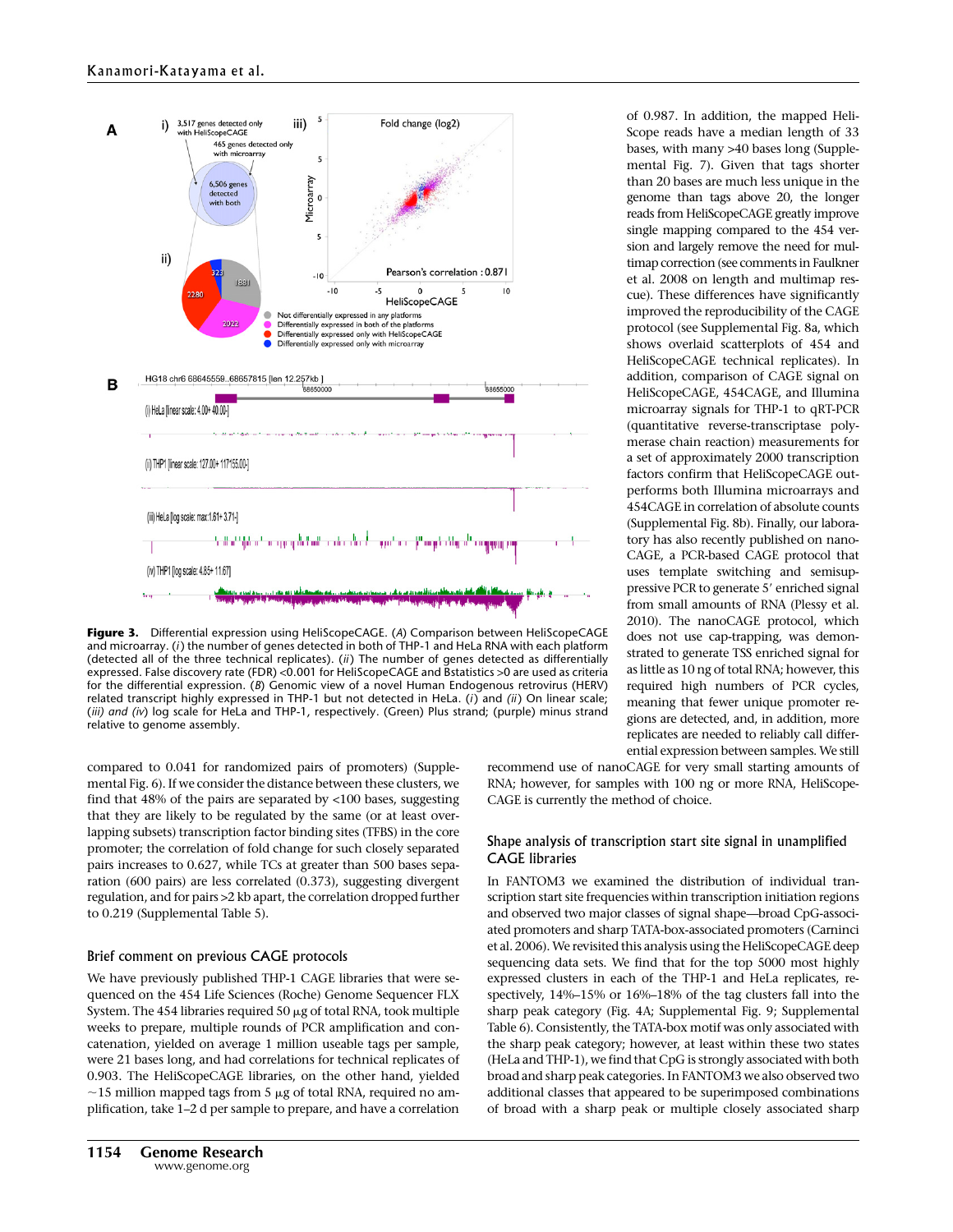

Figure 4. Distribution of HeliScopeCAGE signal within transcription initiation regions. (A) Width distribution of Tag Clusters. CpG and TATA association are shown as blue and red lines, respectively. (B) Fine level TSS preference differences between HeLa and THP-1 in the P2RY6 locus are revealed by HeliScopeCAGE.

peaks; with the depth of the HeliScopeCAGE data, we can easily identify regional peaks and troughs within broader transcription initiation regions, including peaks that are specific to either the HeLa or THP-1 states (Fig. 4B; Supplemental Figs. 10, 11).

To further test whether unamplified HeliScopeCAGE has an advantage over previous versions in determining the shape of TSS preference distributions, we repeated the above analysis on the THP-1 454 replicates generated with 28 cycles of PCR. For the 454CAGE libraries, the fraction of sharp peaks was much greater, ranging from 19% to 27% for the top 5000 tag clusters in three separate libraries. We hypothesized that this difference could be due to over-amplification of specific tags in the 454CAGE libraries, resulting in artifactual sharp peaks. To test this, we attempted a bias correction step in which CAGE tags with identical errors were counted only once and the cluster analysis repeated. This reduced the fraction of sharp peaks from 19%–27% down to 16%–23%. Another approach combined the signal for the three independent 454 libraries, and then the top 5000 clusters were annotated. Using this approach, the fractions observed for 454 and HeliScope were comparable (16% and 15%, respectively). Together this suggests that the PCR biases not only affect reproducibility but also affect TSS usage observations, overestimating the fraction of promoters that generate transcripts from sharp peak TSS regions by 4%–13% (Supplemental Table 6).

#### Exon painting signal observed in HeliScopeCAGE libraries

Previously we observed low levels of CAGE signal that originated from within internal exons rather than canonical 5' ends of known transcripts.When mapped to the genome, these tags align to exons

rather than introns, thereby ''painting the exons'' (as RNA-seq does). Recent work by Fejes-Toth et al. (2009) indicates that this signal may represent recapping of processed longer transcripts, supported by capped short RNAs that map along the length of processed transcripts including short RNAs that span splice junctions. Even more recently, using the HeliScope platform to sequence small RNAs, Kapranov et al. (2010) identified a set of transcripts antisense to the 3' UTR of known transcripts that include a nongenomically encoded  $5'$  poly(U) sequence, indicative of an RNA-dependent RNA polymerase copying a poly(A) tail. This work also reanalyzed our previously published CAGE data and found evidence suggesting that these poly(U) transcripts were capped. With these observations in mind, we investigated whether our HeliScopeCAGE data sets showed evidence for exon painting and antisense signal. The highest amount of sense signal by far was associated at the 5' end of transcripts (as is expected for CAGE), and for both known 5' UTRs and the region 100 bases upstream of the transcript, we find enrichment on both the sense and antisense strands, indicative of bidirectional transcription (Fig. 5A). Interestingly, most of the antisense signal is observed in the 100 bases upstream of the 5' end of transcripts.

which is similar to a previous report of nonproductive promoter proximal antisense transcription for  $\sim$ 30% of human genes using global run-on sequencing (GRO-seq) (Core et al. 2008).

Finally, we also observed HeliScopeCAGE signal painting both the sense and antisense of known exons, at levels significantly above what is seen for introns (Fig. 5A; Supplemental Fig. 12). As an example here, we show HeliScopeCAGE signal for the beta-actin locus (Fig. 5B). Note that we are able to visually identify gene boundaries by density of exon painting CAGE tags alone. The inclusion of actinomycin D effectively removes the majority of antisense signal on the exons, suggesting that at least 50% of this signal is due to second-strand synthesis by the reverse transcriptase. Inclusion of actinomycin D, however, severely reduces library yields (Supplemental Table 7); therefore, we currently omit actinomycin D from our standard production libraries.

# **Discussion**

We have described the adaptation of the CAGE technique to the HeliScope true single-molecule sequencing platform. We demonstrate that this simplified technique is highly reproducible, has a dynamic range of more than 5 orders of magnitude, and that it outperforms microarrays in terms of sensitivity and isoform discrimination. It also outperforms previous CAGE protocols in terms of biases, depth, RNA requirements, and working time. Similar to RNA-seq, HeliScopeCAGE can identify novel regions of transcription and 5' variant isoforms. Surprisingly, for many highly expressed loci, we are also able to visually identify exon boundaries from sense/ antisense painting signal. This signal may be useful in the future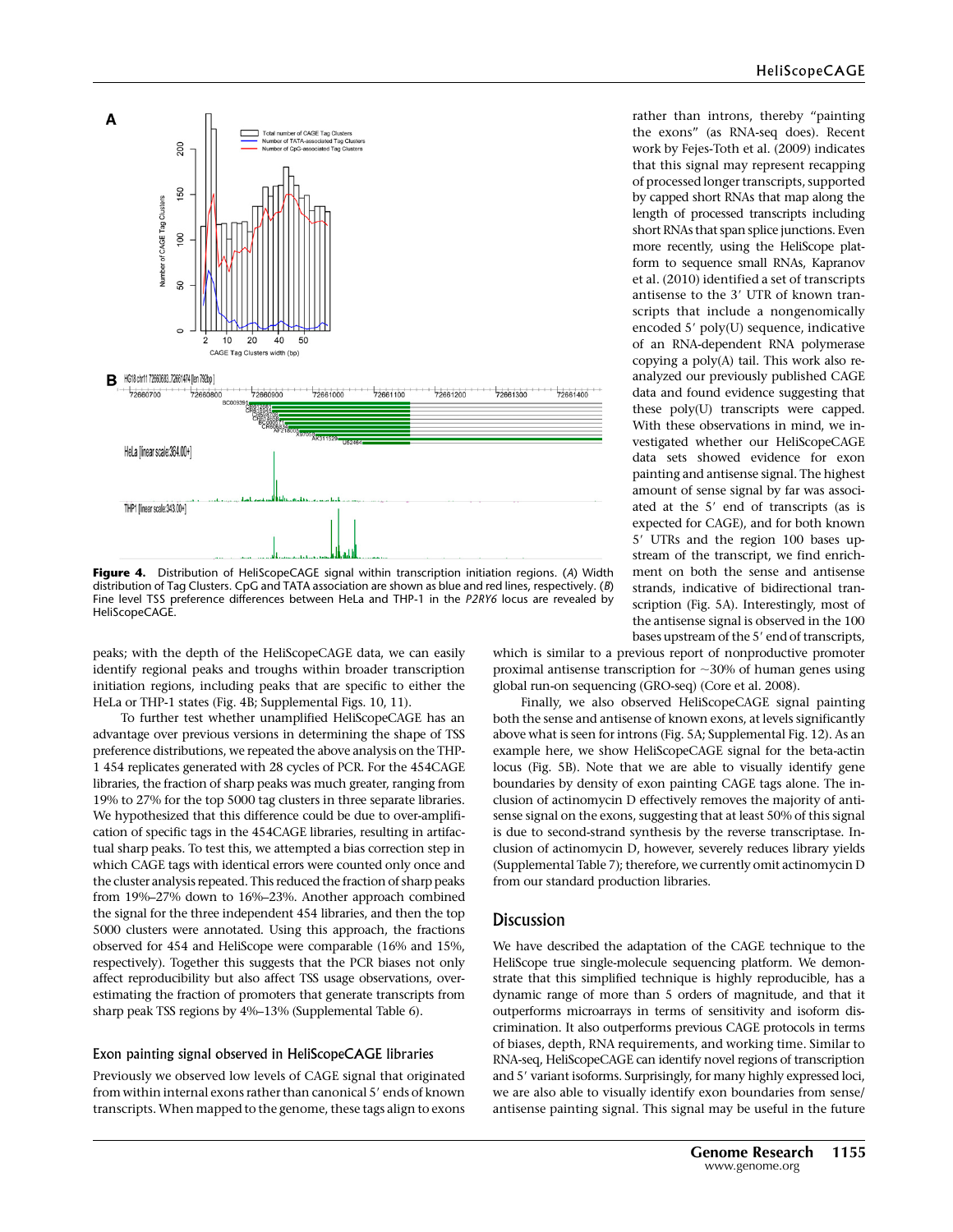

Figure 5. Sense-antisense HeliScopeCAGE signal. (A) Distribution of CAGE tag signal on the genome relative to 100 bp upstream, 5' UTR, internal exons, 3' UTR, and introns in HeliScope CAGE libraries from 5  $\mu$ g of THP-1, 5  $\mu$ g of HeLa, and 5  $\mu$ g of THP-1 when the reverse transcription is carried out in the presence of actinomycin D. (B) Genomic view of the ACTB locus. (i) Linear scale 5  $\mu$ g of THP-1; (ii) log scale 5  $\mu$ g of THP-1;  $(iii-v)$  log scale 5  $\mu$ g of THP-1 in the presence of 0.1, 0.2, or 0.4 mg/mL actinomycin D demonstrating sense and antisense painting of exons visually defining the gene boundaries (log scale).

for finding new genes and designing PCR primers for amplification of novel transcripts prior to full-length cloning and sequencing.

Within the ENCODE project, CAGE and RNA-seq are being used in combination to annotate transcribed regions of the genome and their expression levels. Both have strengths and weaknesses. We see these as complementary technologies. CAGE is clearly the method of choice for annotating 5' ends of transcripts and RNA-seq the method for annotating transcript structure. When it comes to gene expression, however, they both have their advantages. In particular, for measurement of novel transcription, CAGE has the property of aggregating signal in a cluster, whereas RNA-seq is spread along the length of the transcript. The aggregation of CAGE signal may help to carry out differential gene expression analysis as we can simply cluster overlapping tags into de facto 5' ends of gene models

without any knowledge of the transcript structure, which simplifies the informatics. As we demonstrated in the section on novel transcripts, this works for DGE. However, this leaves us with no knowledge of the transcript structure (and whether multiple isoforms are generated); in this case, matching RNA-seq would be useful to elucidate the transcript structure. Finally, as an additional contrast, RNA-seq samples transcripts multiple times along their length, while CAGE is directed to the cap at the 5' end present at only one copy per transcript. The advantage for CAGE is that it may allow for direct comparison of transcript abundance between loci, whereas RNA-seq requires length normalization to achieve this. The disadvantage for CAGE is that for low-quantity starting material, RNA-seq on fragmented RNA has more target molecules from which generate reads. Despite this, we still see these as complementary technologies that should be used in combination.

Using a triplicate design based on the highly reproducible HeliScopeCAGE protocol and edgeR, we were able to easily identify differentially expressed genomic regions between the two biological states, including known genes, alternative promoters, and novel transcripts. By manually examining the set of loci called as missed by the RefSeq analysis and detected by microarray, we found multiple cases in which the 5' end of the annotated RefSeq transcript is either not used or is not the dominant 5' isoform used in the cells. Based on our previous observations and the examples shown in the Supplemental Data of this manuscript, we estimate that up to 5% of loci use a different 5' end from that of RefSeq transcripts. In a small fraction of cases in which the transcription initiation region is duplicated, we cannot uniquely assign expression to one position or the other, and although multimapping correction may help in some cases, an alternative technology that mea-

sures a unique region of the transcript is required for complete duplications (note that this is an issue for RNA-seq as well).

Finally, we have launched into the FANTOM5 project using HeliScopeCAGE data to build a global map of transcriptional regulation across the entire diversity of mammalian cellular states. To achieve this, reduction in sample requirements was needed because many primary cell types are not available in large quantities. Scaling down the RNA required from 50  $\mu$ g to 5  $\mu$ g has reduced this to the order of 1 million cells. We have also demonstrated that our lowquantity version with as little as 100 ng (about 20 to 100,000 cells) measures expression for about 8000 loci and is highly correlated with the 5-µg version (Fig. 2C; Supplemental Figs. 2, 13). Together this makes it possible to explore many subpopulations not previously profiled. The HeliScope platform is free of amplification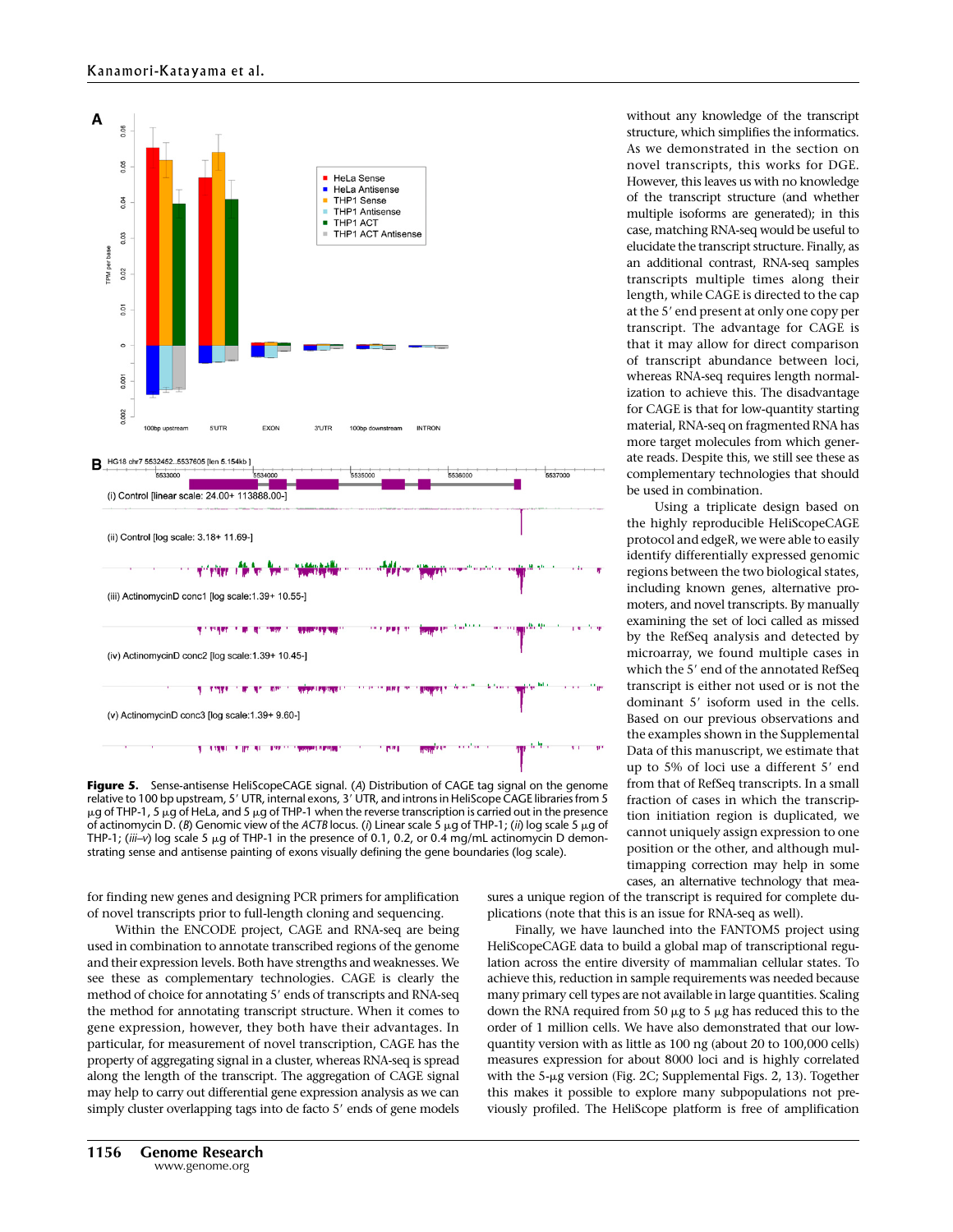biases, allows concurrent running of 48 samples, produces a depth of  $\sim$  20 million mappable reads per lane, and produces our highestquality CAGE data to date. We expect that the increased quality and depth of the data will give great improvements to our attempts to map transcriptional regulatory networks. For these reasons, we have committed to this platform, and as of this date have already generated data for more than 1000 CAGE libraries for the FANTOM5 project. We openly invite researchers working on rare primary cell types to contact us if they would like to be involved in the project.

# **Methods**

# Cell culture and RNA/DNA preparation

THP-1 cells were cultured in RPMI1640 (Invitrogen) supplemented with 10% FBS, penicillin/streptomycin (Invitrogen), 10 mM HEPES (Invitrogen), 1 mM sodium pyruvate, and 50  $\mu$ M 2-mercaptoethanol. HeLa cells were cultured in Eagle's MEM (Invitrogen) supplemented with 10% FBS, 1% NEAA (Invitrogen), and penicillin/streptomycin. Total cell lysates were harvested in TRIzol reagent (Invitrogen), total RNA was purified from TRIzol lysates according to the manufacturer's instructions, and we used RNase-free glycogen (Invitrogen) as carrier to the aqueous phase prior to precipitating the RNA with isopropyl alcohol. The quality of the extracted RNA was confirmed with the Agilent 2100 Bioanalyzer.

# HeliScopeCAGE

# First-strand cDNA synthesis

First-strand cDNA was synthesized from 5  $\mu$ g of total RNA. RNA was mixed with 500 ng of random N15 primer in a volume of 6  $\mu$ L, heat-denatured for 5 min at 65°C, and then chilled on ice/water and centrifuged briefly. Thirty-two microliters of an RT master mix (7.6  $\mu$ L of 5 $\times$  SuperScriptIII reaction buffer, 1  $\mu$ L of 10 mM dNTP, 7.6  $\mu$ L of 3.3 M sorbitol/27% trehalose solution, 1.9  $\mu$ L of 0.1 mM DTT, 3.8  $\mu$ L of 200 U/ $\mu$ L of SuperScriptIII [Invitrogen]) was then added and mixed gently. The reaction was then incubated at 25°C for 30 sec, 42°C for 30 min, 50°C for 10 min, 56°C for 10 min, and 60°C for 10 min, then chilled at 4°C. The cDNA/RNA hybrids were then purified with Agencourt RNACleanXP (Beckman Coulter) according to the manufacturer's instructions and eluted in 40  $\mu$ L of water.

# Oxidation and biotinylation

Forty microliters of purified cDNA/RNA hybrid was mixed with  $2 \mu L$ of 1 M sodium acetate (pH 4.5) and 2  $\mu$ L of freshly prepared 250 mM sodium periodate (aq) and chilled in ice/water for 45 min in the dark. The reaction was stopped by the addition of  $2 \mu$ L of 40% glycerol and mixed with  $14 \mu L$  of 1 M Tris-HCl (pH 8.5). The oxidized cDNA/ RNA hybrid was then purified using Agencourt RNACleanXP. Four microliters of 1 M sodium acetate (pH 6.0) and 1  $\mu$ L of freshly dissolved 150 mM biotin (long arm) hydrazide (VECTOR Lab) in DMSO were added, and the mixture was incubated for 2 h at 37°C in the dark. Twelve microliters of isopropanol was then added, and the biotinylated product was again purified with Agencourt RNA-CleanXP. Finally, single-stranded RNA regions not protected by a complementary first-strand cDNA strand were digested using RNase 1 (4.5  $\mu$ L of 10× RNase I buffer and 0.5  $\mu$ L of 10 U/ $\mu$ L RNase I [Promega]) for 30 min at 37°C.

# Cap-trapping and release

One hundred fifty microliters of MPG streptavidin magnetic bead slurry (Takara Bio) was pre-blocked using 2  $\mu$ L of 20  $\mu$ g/ $\mu$ L tRNA (Sigma) on ice water for 30 min, two rounds of washing (buffer 1: 4.5 M sodium chloride, 50 mM EDTA at pH 8.0), and resuspended in 105  $\mu$ L of buffer 1 containing 50  $\mu$ g of tRNA. The biotinylated cDNA/RNA hybrids were then purified using  $150 \mu L$  of blocked beads. Binding was carried out for 30 min at 50°C, then beads were purified using a magnetic stand and washed with 150  $\mu$ L of the following buffers: once buffer 1(as above), once buffer 2 (0.3 M sodium chloride, 1 mM EDTA at pH 8.0), twice buffer 3 (1 mM EDTA, 0.4% sodium dodecylsulfate, 0.5 M sodium acetate, 20 mM Tris-HCl at pH 8.5), and twice buffer 4 (1 mM EDTA, 0.5 M sodium acetate, 10 mM Tris-HCl at pH 8.5).

Captured cDNA was released from the beads by heat shock and RNase I treatment. Beads were resuspended in 35  $\mu$ L of 1 $\times$  RNase I buffer, incubated for 5 min at 95°C, and transferred immediately to ice water. The supernatant containing cDNA was transferred to a fresh tube, the beads were washed with a further 30  $\mu$ L of RNase I buffer, and the supernatant was pooled with the first elution and the volume adjusted to 65  $\mu$ L. RNA was then removed by RNase treatment (3  $\mu$ L of 2 U/ $\mu$ L RNase H [Invitrogen], 2  $\mu$ L of 10 U/ $\mu$ L RNase I for 15 min at 37°C). Cap-trapped first-strand cDNA was then purified with Agencourt AMPure XP (Beckman Coulter) according to the manufacturer's instructions, and the cDNA quantity was determined with the OliGreen ssDNA Quantitation kit (Invitrogen). The typical yield for 5  $\mu$ g of starting RNA is 10–20 ng of CAGE library.

# Poly(dA) tailing and molar concentration measurement

The poly(dA) tailing reaction was done according to the manufacturer's recommendations as follows: A mix containing 10 ng of single-stranded CAGE library in 10.8  $\mu$ L of H<sub>2</sub>O, 2  $\mu$ L of 5 U/ $\mu$ L Terminal Transferase (NEB)  $10\times$  buffer, and 2  $\mu$ L of 2.5 mM CoCl<sub>2</sub> was denatured for 5 min at 95°C, followed by rapid cooling on a prechilled aluminum block kept in ice/water.

The mixture containing 1  $\mu$ L of 5 U/ $\mu$ L Terminal Transferase, 50  $\mu$ M dATP, and 0.2  $\mu$ L of BSA (NEB) was added to the denatured 14.8-µL mixture. The reaction was incubated for 1 h at  $37^{\circ}$ C, followed by enzyme inactivation for 10 min at 70°C, then chilled 4°C. After the poly(A) tailing reaction, the  $20$ - $\mu$ L reaction was denatured for 5 min at 95°C followed by rapid cooling on a pre-chilled aluminum block kept in ice and water slurry.

Next, the following blocking mixture involving  $1 \mu L$  of NEB Terminal Transferase  $10\times$  buffer, 1 µL of 2.5 mM CoCl<sub>2</sub>, 5 U of NEB terminal transferase,  $0.5 \mu L$  of  $200 \mu M$  biotin-ddATP, and  $6.5 \mu L$  of nuclease-free water, was added to the denatured, poly-adenylated mixture to a total volume of 30  $\mu$ L. The mixture was incubated for 1 h at 37°C, followed by enzyme inactivation for 20 min at 70°C, then chilled at 4°C. After the blocking reaction, 2 pM Carrier Oligonucleotide (5'-TCACTATTGTTGAGAACGTTGGCCTATAGTGAGT CGTATTACGCGCGGT[ddC]-3') added to the heat-inactivated 30-µL terminal transferase reaction above. The sample was measured by Helicos OptiHyb assay for ChIP-Seq following the manufacturer's manual, LB-018\_01.

# Sequencing on HeliScope

Three nanograms ( $\sim$ 80 pM) of poly(dA)-tailed sequencing templates was loaded on a HeliScope flow cell according to the manufacturer's manual, LB-016\_01 and LB-017\_01. Sequencing on the HeliScope Single Molecule Sequencer was done according to the manufacturer's manual, LB-001\_04.

# Filtering and alignments of HeliScope reads

All raw reads were filtered with a method similar to Lipson et al. (2009), except for the approval read length (20 to 70 nt in this study) and alignment score (excluded if it is more than 3.5) to baseaddition-order sequence. Reference sequences were based on the human (Homo sapiens) genome assembly hg18 (NCBI Build 36),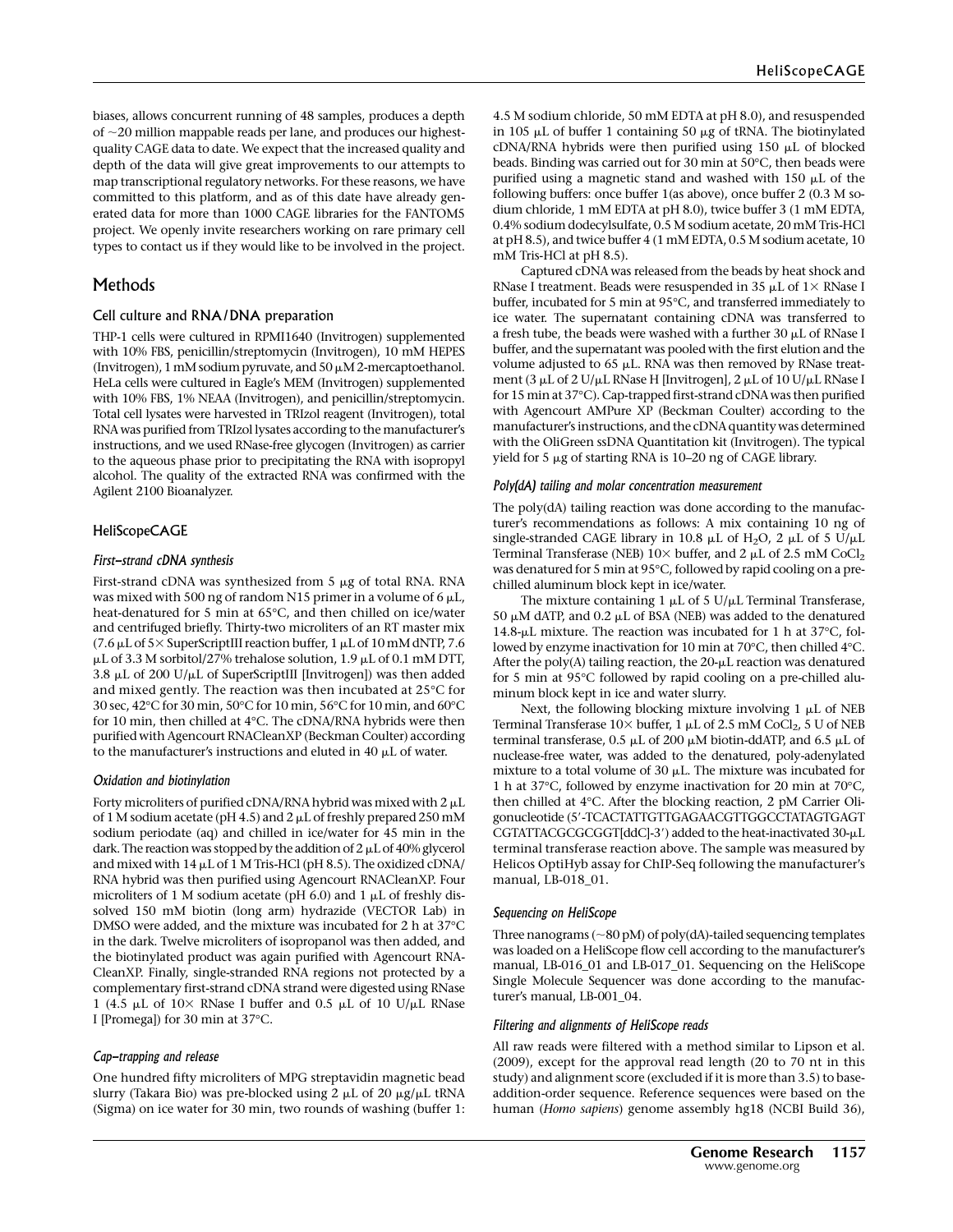downloaded from the UCSC Genome Browser database, and human ribosomal DNA complete repeating units (GenBank accession U13369). Each read was aligned using indexDPgenomic in the helisphere-0.14.a015 package, which is a pairwise-sequence aligner, as described in Lipson et al. (2009). We used some reads whose best alignment was to the human genome with score  $\geq$ 3.5; those are ''aligned'' tags. Some reads, which had two or more alignments with the same highest score, were excluded.

## HeliScopeCAGE for low-quantity total RNA

For low-quantity HeliScopeCAGE  $(1 \mu g)$  or less of starting material), the protocol was essentially the same except for the following modifications: The biotin hydrazide amount was adjusted to 4  $\mu$ L of 10 mM. DYNAL M270 streptavidin magnetic beads (Life Technologies) were used instead of MPG beads, and the added M270 beads slurry volumes were 20  $\mu$ L for 1  $\mu$ g of total RNA, or 15  $\mu$ L for <1  $\mu$ g of total RNA. In the subsequent purification step, we added 15 pmol of Carrier Oligonucleotide that was used in the ''poly(A) tailing'' step, prior to addition of AMPureXP beads slurry (in ''capture and release'').

#### Expression quantification

Gene expression is measured with the number of reads aligned within 500-bp distance from RefSeq transcript 5' ends (Maglott et al. 2000), where their genomic coordinates are downloaded from the UCSC Genome Browser database. The read counts are normalized to tag-per-million (tpm) based on the total number of aligned reads in the reference human genome except for the ribosomal unit. We grouped all CAGE tags overlapping with one or more base pairs on the same strand into a single tag cluster (TC) and normalized the reads to tpm in the analysis of alternative and novel promoters.

#### First-strand cDNA synthesis in the presence of actinomycin D

One milligram of actinomycin D (Sigma-Aldrich A1410-25MG) was dissolved in 90  $\mu$ L of DMSO. The precise concentration was estimated with absorbance at 441 nm and absorption coefficient, 21,900, then adjusted at 1 mg/mL. Reverse transcription was done the same as above with the addition of actinomycin D at the final concentrations of 0.1, 0.2, and 0.4  $\mu$ g/ $\mu$ L.

#### **Microarray**

Five hundred nanograms of total RNA was amplified using the Illumina TotalPrep RNA Amplification Kit (Ambion), according to the manufacturer's instructions. cRNA was hybridized to Illumina Human Sentrix-6 bead chips version 3, according to standard Illumina protocols. Chip scans were processed using Illumina BeadScan and BeadStudio software packages, and summarized data were generated in BeadStudio (version 3.4).

# Acknowledgments

This work was funded by a Research Grant from the Japanese Ministry of Education, Culture, Sports, Science and Technology through the Cell Innovation Project and for the RIKEN Omics Science Center to Y.H. We thank the RIKEN Genome Network Analysis Service for data production and J. Severin for visualization. We also thank Kristen Kerouac, Phil Kapranov, Alix Kieu, Patrice Milos, and Chris Hart from the Helicos BioSciences Corporation for support of sequencing operations and analysis. Genomic visualization figures were produced using the Zenbu genome browser (http://fantom. gsc.riken.jp/zenbu/; Jessica Severin, in prep.).

Authors' contributions: M.K.-K., M.I., M.K., and A.K. developed the standard and low-quantity HeliScopeCAGE protocols. H.K., T.L., S.K., and N.B. analyzed the data. N.N. prepared RNA and

# References

- Carninci P, Kasukawa T, Katayama S, Gough J, Frith MC, Maeda N, Oyama R, Ravasi T, Lenhard B, Wells C, et al. 2005. The transcriptional landscape of the mammalian genome. Science 309: 1559-1563.
- Carninci P, Sandelin A, Lenhard B, Katayama S, Shimokawa K, Ponjavic J, Semple CA, Taylor MS, Engstrom PG, Frith MC, et al. 2006. Genomewide analysis of mammalian promoter architecture and evolution. Nat Genet 38: 626-635.
- Cloonan N, Forrest AR, Kolle G, Gardiner BB, Faulkner GJ, Brown MK, Taylor DF, Steptoe AL, Wani S, Bethel G, et al. 2008. Stem cell transcriptome profiling via massive-scale mRNA sequencing. Nat Methods 5: 613–619.
- Core LJ, Waterfall JJ, Lis JT. 2008. Nascent RNA sequencing reveals widespread pausing and divergent initiation at human promoters. Science 322: 1845-1848.
- Faulkner GJ, Forrest AR, Chalk AM, Schroder K, Hayashizaki Y, Carninci P, Hume DA, Grimmond SM. 2008. A rescue strategy for multimapping short sequence tags refines surveys of transcriptional activity by CAGE. Genomics 91: 281–288.
- Fejes-Toth K, Sotirova V, Sachidanandam R, Assaf G, Hannon G, Kapranov P, Foissac S, Willingham A, Duttagupta R, Dumais E, et al. 2009. Posttranscriptional processing generates a diversity of 5'-modified long and short RNAs. Nature 457: 1028–1032.
- Forrest AR, Taylor DF, Crowe ML, Chalk AM, Waddell NJ, Kolle G, Faulkner GJ, Kodzius R, Katayama S, Wells C, et al. 2006. Genome-wide review of transcriptional complexity in mouse protein kinases and phosphatases.<br>*Genome Biol 7:* R5. doi: 10.1186/gb-2006-7-1-r5.
- Harris TD, Buzby PR, Babcock H, Beer E, Bowers J, Braslavsky I, Causey M, Colonell J, Dimeo J, Efcavitch JW, et al. 2008. Single-molecule DNA sequencing of a viral genome. Science 320: 106-109.
- Hestand MS, Klingenhoff A, Scherf M, Ariyurek Y, Ramos Y, van Workum W, Suzuki M, Werner T, van Ommen GJ, den Dunnen JT et al. 2010. Tissuespecific transcript annotation and expression profiling with complementary next-generation sequencing technologies. *Nucleic Acids<br>Res* **38:** e165. doi: 10.1093/nar/gkq602.
- Kapranov P, Ozsolak F, Kim SW, Foissac S, Lipson D, Hart C, Roels S, Borel C, Antonarakis SE, Monaghan AP, et al. 2010. New class of gene-terminiassociated human RNAs suggests a novel RNA copying mechanism. Nature 466: 642–646.
- Kawai J, Shinagawa A, Shibata K, Yoshino M, Itoh M, Ishii Y, Arakawa T, Hara A, Fukunishi Y, Konno H, et al. 2001. Functional annotation of a fulllength mouse cDNA collection. Nature 409: 685–690.
- Kodzius R, Matsumura Y, Kasukawa T, Shimokawa K, Fukuda S, Shiraki T, Nakamura M, Arakawa T, Sasaki D, Kawai J, et al. 2004. Absolute expression values for mouse transcripts: re-annotation of the READ expression database by the use of CAGE and EST sequence tags. FEBS Lett 559: 22–26.
- Lipson D, Raz T, Kieu A, Jones DR, Giladi E, Thayer E, Thompson JF, Letovsky S, Milos P, Causey M. 2009. Quantification of the yeast transcriptome by single-molecule sequencing. Nat Biotechnol 27: 652–658.
- Maglott DR, Katz KS, Sicotte H, Pruitt KD. 2000. NCBI's LocusLink and RefSeq. Nucleic Acids Res 28: 126-128.
- Marioni JC, Mason CE, Mane SM, Stephens M, Gilad Y. 2008. RNA-seq: An assessment of technical reproducibility and comparison with gene expression arrays. Genome Res 18: 1509–1517.
- Matsumura H, Yoshida K, Luo S, Kimura E, Fujibe T, Albertyn Z, Barrero RA, Kruger DH, Kahl G, Schroth GP, et al. 2010. High-throughput SuperSAGE for digital gene expression analysis of multiple samples using next generation sequencing. PLoS ONE 5: e12010. doi: 10.1371/ journal.pone.0012010.
- Mortazavi A, Williams BA, McCue K, Schaeffer L, Wold B. 2008. Mapping and quantifying mammalian transcriptomes by RNA-Seq. Nat Methods 5: 621–628.
- Nagalakshmi U, Wang Z, Waern K, Shou C, Raha D, Gerstein M, Snyder M. 2008. The transcriptional landscape of the yeast genome defined by RNA sequencing. Science 320: 1344-1349.
- Okazaki Y, Furuno M, Kasukawa T, Adachi J, Bono H, Kondo S, Nikaido I, Osato N, Saito R, Suzuki H, et al. 2002. Analysis of the mouse transcriptome based on functional annotation of 60,770 full-length cDNAs. Nature 420: 563–573.
- Ozsolak F, Platt AR, Jones DR, Reifenberger JG, Sass LE, McInerney P, Thompson JF, Bowers J, Jarosz M, Milos PM. 2009. Direct RNA sequencing. Nature 461: 814-818.